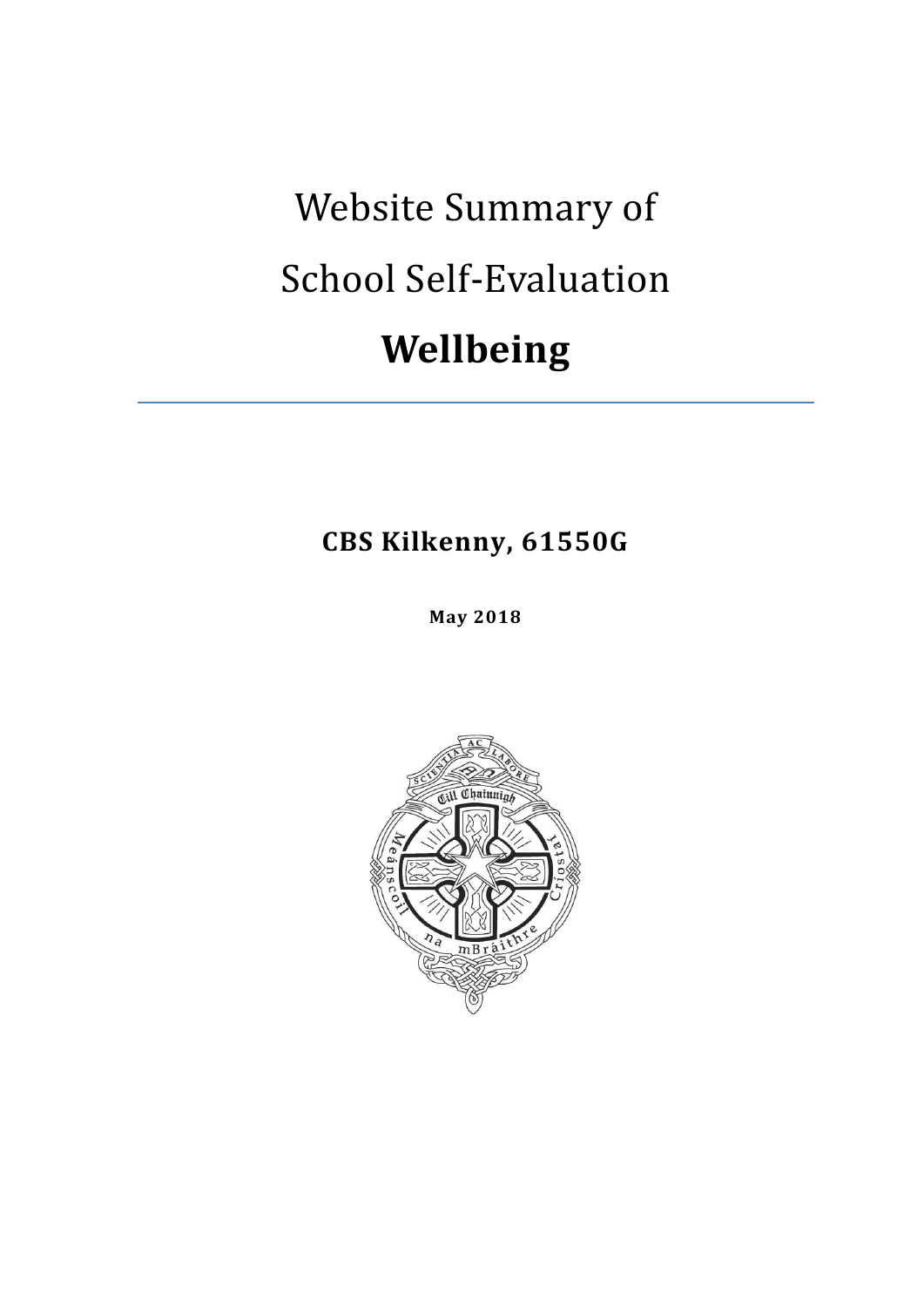# **1. Introduction**

This School Self-Evaluation (SSE) plan in WELLBEING is the fourth of its kind in a series of self-evaluation projects within CBS Kilkenny. Summaries of these and future plans are published on the school website, **www.cbskilkenny.ie.**

### **Summary of targets:**

- To increase the % of students that say they always have positive relationships with their teachers.
- To increase the % of students who always feel listened to and valued in school.
- To increase the number of students who feel that they always know where to go for help in school and outside of school
- To further awareness around internet safety and how best to protect oneself online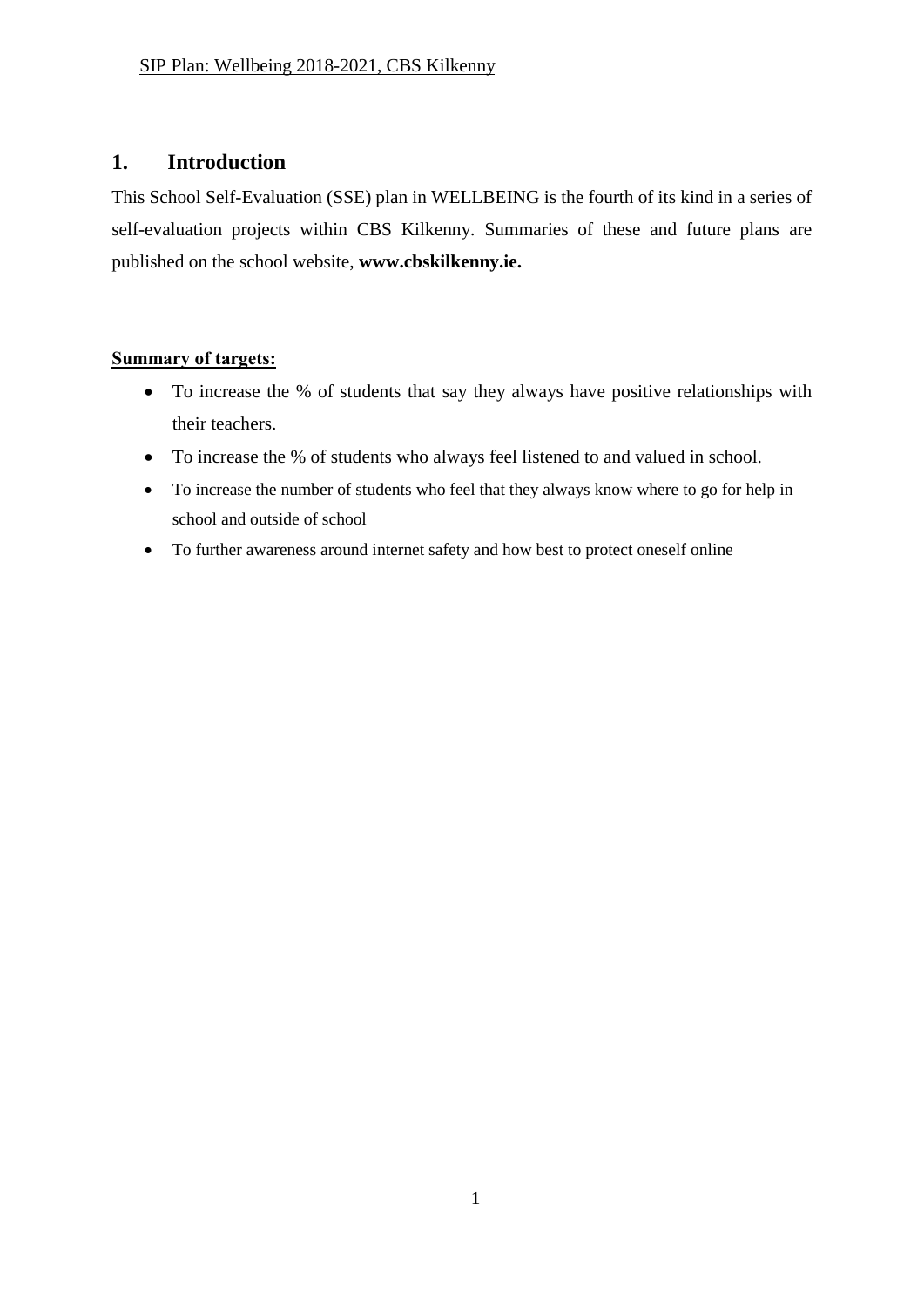| <b>Themes: School Culture, Student Resilience</b><br>3% answered: I always know when I am at risk online<br>Summary of Main Strengths<br>73% answered: I always take action to protect myself online<br>67% answered: I always take action to protect my physical safety<br><b>Student Consultation &amp; Survey</b><br>69% answered: I always enjoy my PE class<br>$\bullet$<br>Based on the six indicators of<br>72% answered: I am always physically active outside of school<br>$\bullet$<br>75% answered: I always have positive relationships with my friends and my peers<br>Wellbeing<br>71% answered: I always show care and respect for others<br>62% answered: I feel safe and supported in my school<br>76% answered: I always feel safe and supported amongst my friends<br>71% answered: I always understand that my behaviours and interactions affect myself and others<br>64% answered: I am always aware of how my thoughts and feelings affect my wellbeing<br>61% answered: I am always aware of how I learn best and know how I can improve<br>62% answered: I always know where I can go for help in school<br>$\bullet$<br>80% answered: I always believe that with effort I can achieve highly in school and in other areas of my life<br>$\bullet$ |  |  |  |
|-----------------------------------------------------------------------------------------------------------------------------------------------------------------------------------------------------------------------------------------------------------------------------------------------------------------------------------------------------------------------------------------------------------------------------------------------------------------------------------------------------------------------------------------------------------------------------------------------------------------------------------------------------------------------------------------------------------------------------------------------------------------------------------------------------------------------------------------------------------------------------------------------------------------------------------------------------------------------------------------------------------------------------------------------------------------------------------------------------------------------------------------------------------------------------------------------------------------------------------------------------------------------------|--|--|--|
|                                                                                                                                                                                                                                                                                                                                                                                                                                                                                                                                                                                                                                                                                                                                                                                                                                                                                                                                                                                                                                                                                                                                                                                                                                                                             |  |  |  |
|                                                                                                                                                                                                                                                                                                                                                                                                                                                                                                                                                                                                                                                                                                                                                                                                                                                                                                                                                                                                                                                                                                                                                                                                                                                                             |  |  |  |
|                                                                                                                                                                                                                                                                                                                                                                                                                                                                                                                                                                                                                                                                                                                                                                                                                                                                                                                                                                                                                                                                                                                                                                                                                                                                             |  |  |  |
|                                                                                                                                                                                                                                                                                                                                                                                                                                                                                                                                                                                                                                                                                                                                                                                                                                                                                                                                                                                                                                                                                                                                                                                                                                                                             |  |  |  |
|                                                                                                                                                                                                                                                                                                                                                                                                                                                                                                                                                                                                                                                                                                                                                                                                                                                                                                                                                                                                                                                                                                                                                                                                                                                                             |  |  |  |
|                                                                                                                                                                                                                                                                                                                                                                                                                                                                                                                                                                                                                                                                                                                                                                                                                                                                                                                                                                                                                                                                                                                                                                                                                                                                             |  |  |  |
|                                                                                                                                                                                                                                                                                                                                                                                                                                                                                                                                                                                                                                                                                                                                                                                                                                                                                                                                                                                                                                                                                                                                                                                                                                                                             |  |  |  |
|                                                                                                                                                                                                                                                                                                                                                                                                                                                                                                                                                                                                                                                                                                                                                                                                                                                                                                                                                                                                                                                                                                                                                                                                                                                                             |  |  |  |
|                                                                                                                                                                                                                                                                                                                                                                                                                                                                                                                                                                                                                                                                                                                                                                                                                                                                                                                                                                                                                                                                                                                                                                                                                                                                             |  |  |  |
|                                                                                                                                                                                                                                                                                                                                                                                                                                                                                                                                                                                                                                                                                                                                                                                                                                                                                                                                                                                                                                                                                                                                                                                                                                                                             |  |  |  |
|                                                                                                                                                                                                                                                                                                                                                                                                                                                                                                                                                                                                                                                                                                                                                                                                                                                                                                                                                                                                                                                                                                                                                                                                                                                                             |  |  |  |
|                                                                                                                                                                                                                                                                                                                                                                                                                                                                                                                                                                                                                                                                                                                                                                                                                                                                                                                                                                                                                                                                                                                                                                                                                                                                             |  |  |  |
|                                                                                                                                                                                                                                                                                                                                                                                                                                                                                                                                                                                                                                                                                                                                                                                                                                                                                                                                                                                                                                                                                                                                                                                                                                                                             |  |  |  |
|                                                                                                                                                                                                                                                                                                                                                                                                                                                                                                                                                                                                                                                                                                                                                                                                                                                                                                                                                                                                                                                                                                                                                                                                                                                                             |  |  |  |
| An increase in the number of students who say that they always have positive relationships with their teachers<br>Areas Prioritised for Improvement<br>$\bullet$                                                                                                                                                                                                                                                                                                                                                                                                                                                                                                                                                                                                                                                                                                                                                                                                                                                                                                                                                                                                                                                                                                            |  |  |  |
| An increase in the number of students who always feel listened to and valued in school                                                                                                                                                                                                                                                                                                                                                                                                                                                                                                                                                                                                                                                                                                                                                                                                                                                                                                                                                                                                                                                                                                                                                                                      |  |  |  |
| An increase in the number of students who feel that they always know where to go for help in school and outside of school.                                                                                                                                                                                                                                                                                                                                                                                                                                                                                                                                                                                                                                                                                                                                                                                                                                                                                                                                                                                                                                                                                                                                                  |  |  |  |
| An increase in awareness around internet safety and how best to protect from risk online. 73% of students indicate that they always know when they are                                                                                                                                                                                                                                                                                                                                                                                                                                                                                                                                                                                                                                                                                                                                                                                                                                                                                                                                                                                                                                                                                                                      |  |  |  |
| at risk online. However, the SIP committee feels that the ever-changing nature of online material and online safety necessitates regular education and                                                                                                                                                                                                                                                                                                                                                                                                                                                                                                                                                                                                                                                                                                                                                                                                                                                                                                                                                                                                                                                                                                                      |  |  |  |
| awareness initiatives in this area                                                                                                                                                                                                                                                                                                                                                                                                                                                                                                                                                                                                                                                                                                                                                                                                                                                                                                                                                                                                                                                                                                                                                                                                                                          |  |  |  |
|                                                                                                                                                                                                                                                                                                                                                                                                                                                                                                                                                                                                                                                                                                                                                                                                                                                                                                                                                                                                                                                                                                                                                                                                                                                                             |  |  |  |
|                                                                                                                                                                                                                                                                                                                                                                                                                                                                                                                                                                                                                                                                                                                                                                                                                                                                                                                                                                                                                                                                                                                                                                                                                                                                             |  |  |  |
| Increased tutor contact time within junior groups with an emphasis on acknowledging positive behaviour<br><b>ACTIONS TO SUPPORT</b><br>Provision of Wellbeing Workshop for staff                                                                                                                                                                                                                                                                                                                                                                                                                                                                                                                                                                                                                                                                                                                                                                                                                                                                                                                                                                                                                                                                                            |  |  |  |
| <b>IMPLEMENTATION OF SIP</b><br>To support the provision of all workshops and other activities organised for Wellbeing Week                                                                                                                                                                                                                                                                                                                                                                                                                                                                                                                                                                                                                                                                                                                                                                                                                                                                                                                                                                                                                                                                                                                                                 |  |  |  |
| To facilitate opportunities for regular SIP meetings                                                                                                                                                                                                                                                                                                                                                                                                                                                                                                                                                                                                                                                                                                                                                                                                                                                                                                                                                                                                                                                                                                                                                                                                                        |  |  |  |
| To support the provision of online safety workshops, resilience-building initiatives and all activities which are designed to achieve SIP Wellbeing targets                                                                                                                                                                                                                                                                                                                                                                                                                                                                                                                                                                                                                                                                                                                                                                                                                                                                                                                                                                                                                                                                                                                 |  |  |  |
| To facilitate ongoing CPD in the Wellbeing area and in-house in-service in Wellbeing                                                                                                                                                                                                                                                                                                                                                                                                                                                                                                                                                                                                                                                                                                                                                                                                                                                                                                                                                                                                                                                                                                                                                                                        |  |  |  |
| To support the provision of a Path to Support class (designated class to inform students on where they can seek help in school)                                                                                                                                                                                                                                                                                                                                                                                                                                                                                                                                                                                                                                                                                                                                                                                                                                                                                                                                                                                                                                                                                                                                             |  |  |  |
| <b>School Management</b><br>To drive and support Wellbeing on a school wide level                                                                                                                                                                                                                                                                                                                                                                                                                                                                                                                                                                                                                                                                                                                                                                                                                                                                                                                                                                                                                                                                                                                                                                                           |  |  |  |
|                                                                                                                                                                                                                                                                                                                                                                                                                                                                                                                                                                                                                                                                                                                                                                                                                                                                                                                                                                                                                                                                                                                                                                                                                                                                             |  |  |  |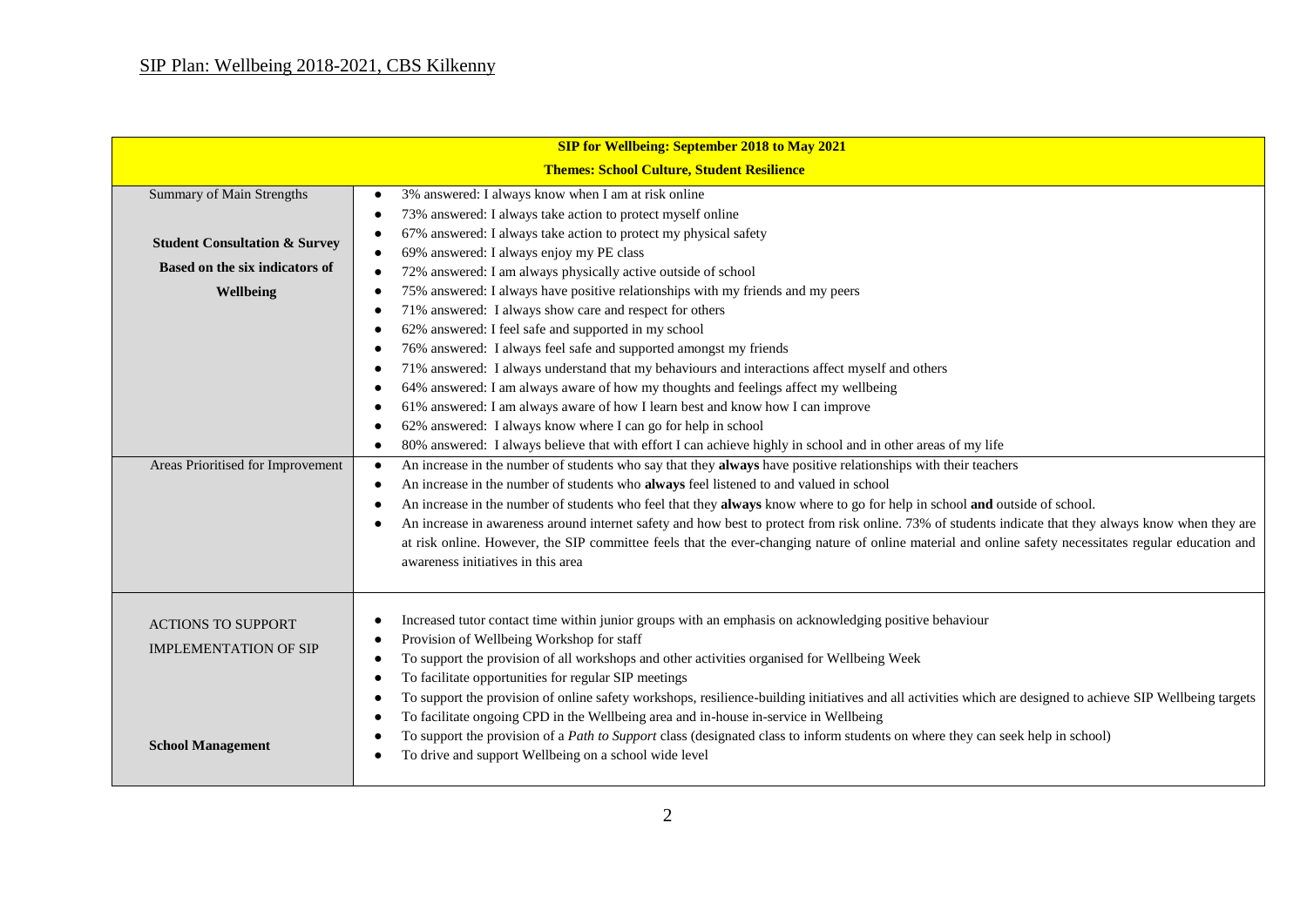|                   | To seek every opportunity to reinforce and acknowledge student achievement and positive behaviour within their year group                               |
|-------------------|---------------------------------------------------------------------------------------------------------------------------------------------------------|
| <b>Year Heads</b> | To support and promote all aspects of SIP Wellbeing targets and initiatives within their year group                                                     |
|                   | Support the implementation of this plan, to disseminate information to Subject Departments, collaborate regularly, to monitor progress and to reiterate |
|                   | practices until embedded.                                                                                                                               |

# We would appreciate your help, as a parent, in encouraging your child to engage fully with all of the wellbeing initiatives run in the school.

| <b>SIP Group</b>           | To organise initiatives and activities to support the attainment of SIP Wellbeing targets (eg. Wellbeing Week, Activity for All (1st Year, Week 1-9), Path to<br>Support class (Where can I seek help in school?), Resilience Workshop, Online Safety Workshop, My Community Awareness Initiative (What clubs, societies<br>can I join in my community? Where can I seek help in my community? Where can I volunteer in my community? Where can I learn new skills in my community?<br>), R.A.K (Random Acts of Kindness) initiatives, Maintenance of Wellbeing notice board, Activities to help enhance staff Wellbeing) |
|----------------------------|---------------------------------------------------------------------------------------------------------------------------------------------------------------------------------------------------------------------------------------------------------------------------------------------------------------------------------------------------------------------------------------------------------------------------------------------------------------------------------------------------------------------------------------------------------------------------------------------------------------------------|
| <b>Teachers</b>            | As many teachers as possible to avail of CPD/In-service in the Wellbeing area                                                                                                                                                                                                                                                                                                                                                                                                                                                                                                                                             |
|                            | To support the provision of a Path to Support class (designated class to inform students on where they can seek help in school)                                                                                                                                                                                                                                                                                                                                                                                                                                                                                           |
|                            | To support all SIP Wellbeing initiatives and actions and to help embed a positive Wellbeing culture in all areas of school life<br>٠                                                                                                                                                                                                                                                                                                                                                                                                                                                                                      |
|                            | Tutors to seek frequent opportunity to reinforce and acknowledge achievement and positive behaviour within their tutor groups<br>$\bullet$                                                                                                                                                                                                                                                                                                                                                                                                                                                                                |
|                            | Each teacher to be aware that they may be the One Good Adult in a student's life and to follow best professional practice and Child Protection Guidelines if<br>approached by a student with an issue of concern.                                                                                                                                                                                                                                                                                                                                                                                                         |
| <b>Subject Departments</b> |                                                                                                                                                                                                                                                                                                                                                                                                                                                                                                                                                                                                                           |
|                            | All subject departments to complete a reflection sheet on Wellbeing and to include a Wellbeing section in their department plan (referencing the six Wellbeing<br>$\bullet$<br>Indicators)                                                                                                                                                                                                                                                                                                                                                                                                                                |
|                            | To support all activities and initiatives organised by the SIP Wellbeing committee and to seek opportunities to link the Wellbeing Indicators with the subject<br>$\bullet$<br>matter of their classes.                                                                                                                                                                                                                                                                                                                                                                                                                   |
|                            | Teachers of Wellbeing to maintain and update the Wellbeing notice board<br>$\bullet$                                                                                                                                                                                                                                                                                                                                                                                                                                                                                                                                      |
| <b>Students</b>            | Incoming Cairdeas group to engage with Resilience training so as to enhance their ability to help 1st year students in their transition to second-level.<br>To engage to the best of their ability with the subject matter and content of their Wellbeing classes<br>$\bullet$                                                                                                                                                                                                                                                                                                                                            |
|                            | To engage to the best of their ability with all Wellbeing activities and initiatives organised during the school year                                                                                                                                                                                                                                                                                                                                                                                                                                                                                                     |
|                            | To support the provision of all aspects of the school Wellbeing programme<br>٠                                                                                                                                                                                                                                                                                                                                                                                                                                                                                                                                            |
| <b>Parents</b>             | To familiarise themselves with the Wellbeing material covered in junior cycle classes<br>٠                                                                                                                                                                                                                                                                                                                                                                                                                                                                                                                                |
|                            | To monitor their sons' general wellbeing and to provide them with the opportunities outside of school to nurture all areas of wellbeing.<br>٠                                                                                                                                                                                                                                                                                                                                                                                                                                                                             |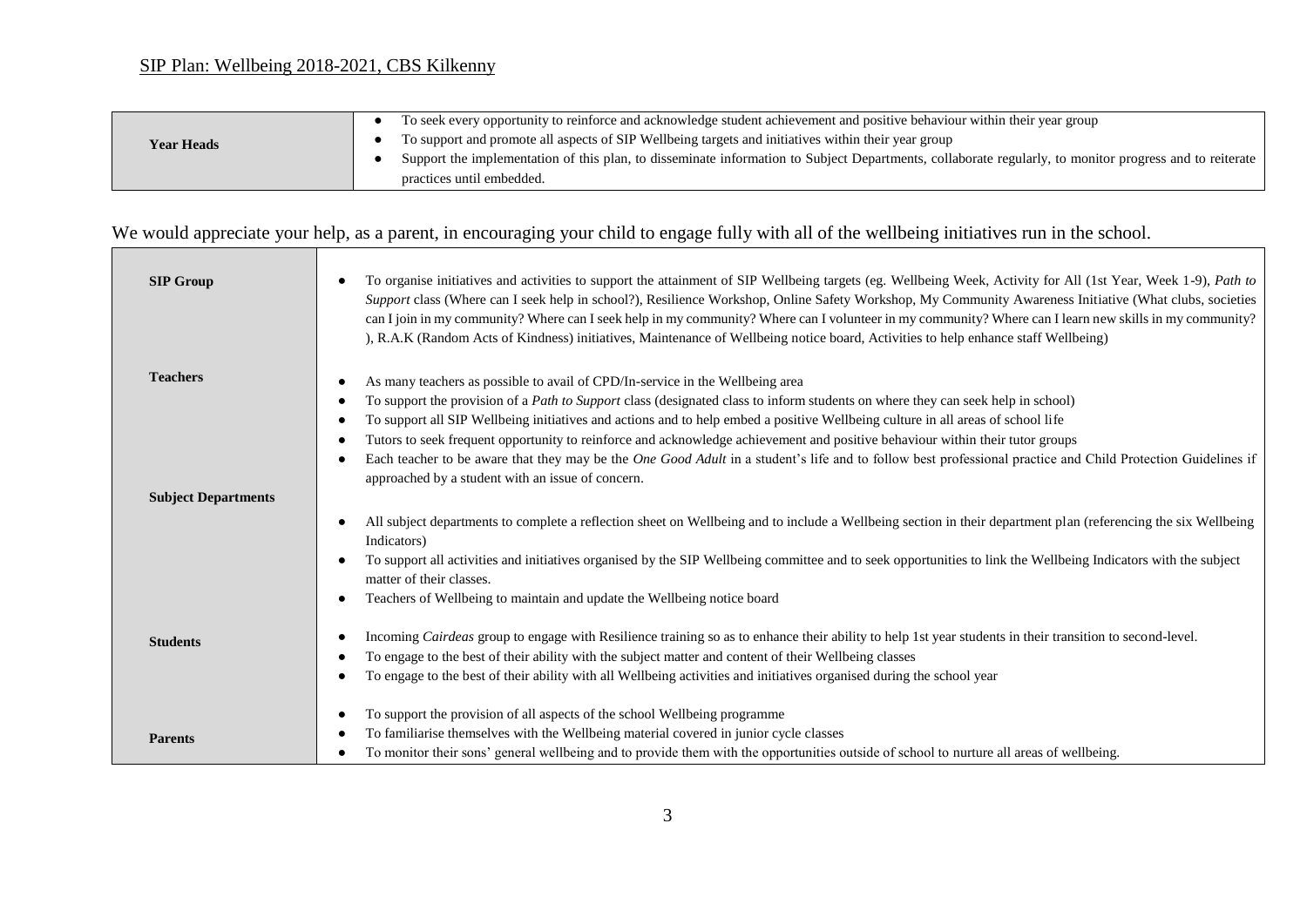#### SIP Plan: Wellbeing 2018-2021, CBS Kilkenny

#### **Key Wellbeing Initiatives**

- Wellbeing Week: Activities/talks/workshops were organised for all year groups.
- 1<sup>st</sup> years engaged with a Resilience workshop with Ossory Youth.

2<sup>nd</sup> years had an Alcohol Awareness Workshop with St Luke's Outreach and a presentation on Resilience from a former CBS student.

3<sup>rd</sup> years had a talk on Nutrition with Optimal Health Kilkenny and a Substance Misuse workshop led by Ossory Youth.

Transition Years had Wellbeing in Physical Health talk with Cois Nore

5<sup>th</sup> and 6<sup>th</sup> years had a presentation on Resilience and Coping Skills with psychotherapist, Richie Sadlier.

- Cairdeas members for 2018/2019 participated in a resilience training programme with Tusla Prevention Partnership and Family Support with a view to nurturing skills which will help them to support the transitioning of incoming 1<sup>st</sup> years.
- All staff were reminded of the importance of the *One Good Adult* initiative as outlined in the staff handbook and as referenced in the NCCA Junior Cycle Wellbeing guidelines
- The 6 Wellbeing Indicators as outlined by the NCCA Junior Cycle Wellbeing guidelines to be included in the student diary and staff handbook from August 2018
- From August 2018 the student diary will contain a *Path to Support* page indicating where students can seek help in school.
- Digital Literacy classes to include lessons on internet safety.
- Students to have a class within the Digital Literacy programme to investigate how to seek help with problems outside of school e.g. *Teenline.*
- During Motivation Week students are encouraged to strive to be their best selves and to maximise their potential.
- Healthy Eating: A healthy eating approach is promoted in the Bialann and within the wider school. The Health Promotion Committee strives to raise awareness around healthy eating and fitness.
- A culmination of initiatives and campaigns has led to the school receiving a Green Flag. Environmental awareness greatly supports the Indicators of Wellbeing, *Connected*, *Respected, Aware* and *Responsible*
- Curriculum Development: A Wellbeing Committee within the school is developing new modules and content for Wellbeing and Guidance classes at Junior Cycle.
- Extra-curricular: the ongoing extra-curricular programme in the school greatly supports student Wellbeing through sporting, musical and other activities.

Incoming  $1<sup>st</sup>$  years in August 2018 will all partake in fitness-related activities for the  $1<sup>st</sup>$  term.